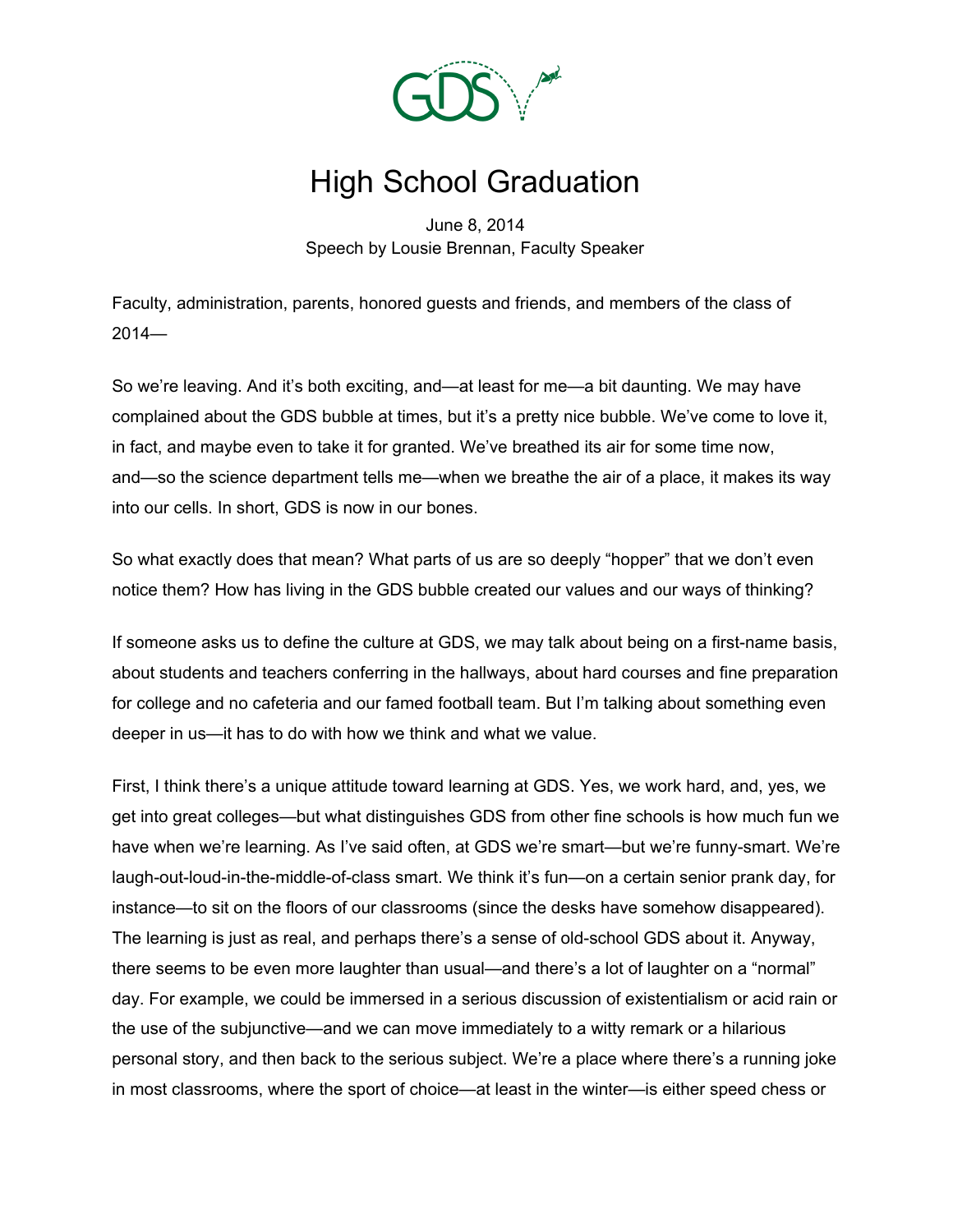pickleball. It's just plain fun—and often funny—to be smart here at GDS. And I strongly suspect that we'll carry that sense of fun with us wherever we go.

Second, we're questioners. As all of you know (though it comes as a surprise to people at other schools), each of our classes is filled with questions. These are not just the clarifying questions that one might find at other schools; they are probing questions in which we try on new perspectives, where we test out what we think is true. As teachers we try to ask you hard questions, and you invariably ask us questions that make us re-think our own premises. It seems to me that we are at our smartest when someone else offers us a perspective that we hadn't yet considered. We line ourselves up with Socrates who says that the unexamined life is unfit to be lived by man, and with Walter Lippmann who argues that the "opposition is indispensable"—or even with my brother-in-law who says, "If the two of us agree about everything, then one of us isn't thinking." That ability to ask great questions—of others and of ourselves—is definitely part of our hopperness.

Third—and here I'm definitely speaking from my own heart—we love putting whatever truths we discover into words. Some of you may have felt a huge sigh of relief when you turned in your senior paper, but I'm going to argue that you also felt the pleasure of having written something that Oskar Schell (from Jonathan Safran Foer's *Extremely Loud and Incredibly Close*) would have called, "both beautiful and true." Julia Fisher's recent article in *Georgetown Days* reminds us that GDS turns out great writers—and at a higher percentage than any other school in our league. She recounts a story (which may be apocryphal, but which most of us have heard related to us by more than one alum). "Some years ago, a new GDS graduate headed off to college, where he was asked to write a paper. He knew how to do this. He remembered his lessons from his teachers, but, more vividly, he knew he loved to read and to write, and that he had something important to say. He wrote the paper and turned it in, just as he had done at GDS. A couple of weeks later, the professor handed the essay back with an A and a question: 'Did you go to Georgetown Day School?' " That's a story that is likely to happen to all of you.

So that's who we are; so of course that that's who we'll be in the "real" world. We'll still laugh while we learn; we'll still ask questions of ourselves and others; and we'll still capture our thoughts in words that move the world in new ways. We've breathed the air of this bubble, and it's in our bones.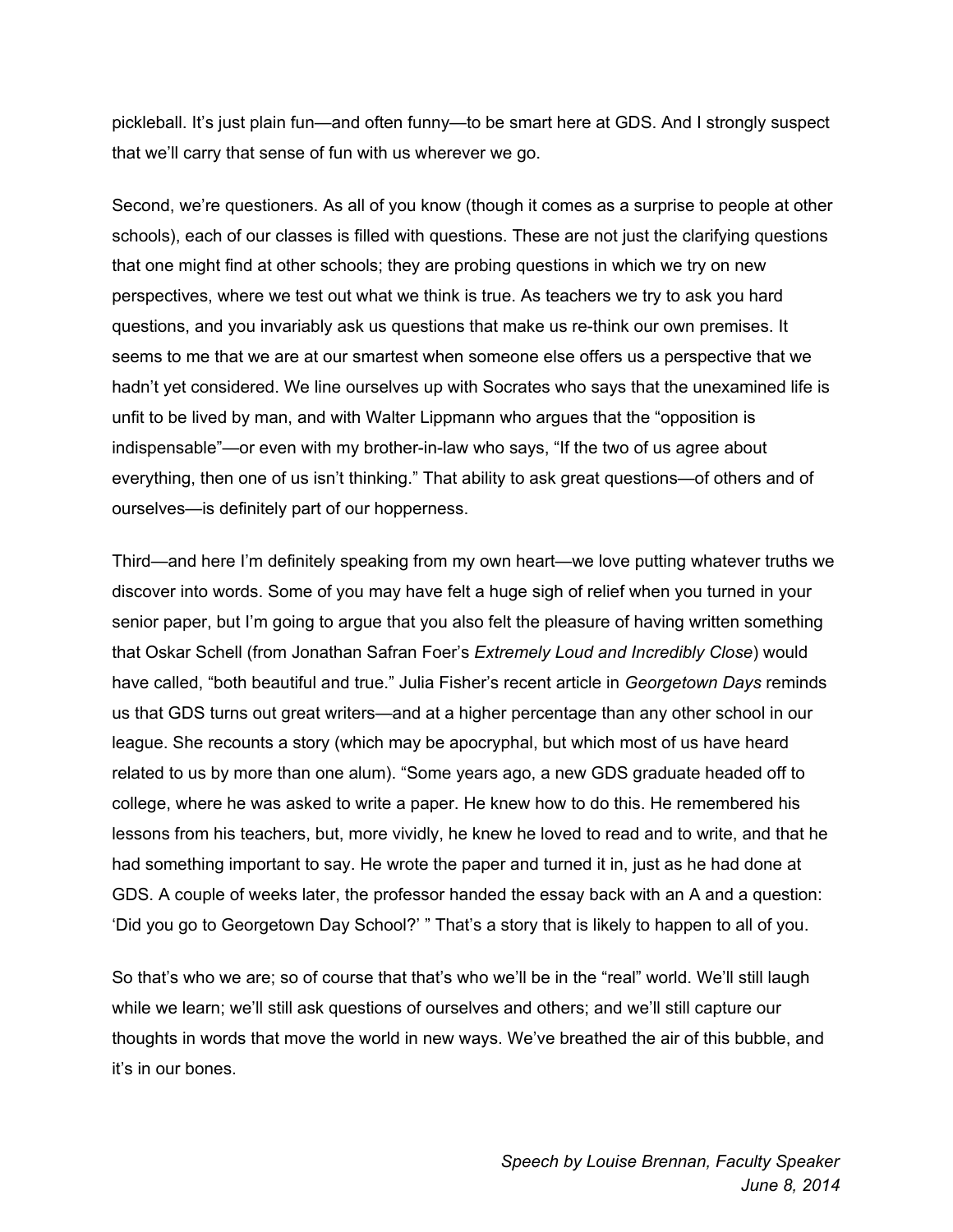Given that fact, what advice do we need to offer ourselves as we stand on this threshold today? What will help us hold on to our "hopperness" as we move forward? To answer that question, I turned to you, the class of 2014, and asked you to offer advice to your future selves. What do you want to remind yourselves as you leave the GDS bubble?

First, you said, remember to "change your mind." This one should be easy for hoppers since we are in the habit of questioning, but it's good advice to remember. One of you put it this way: "Change your mind as many times as you want—your opinions, what you want for lunch, your career. Do it for as long as it takes you to be sure that it's the right thing for you." Emerson warned that "consistency is the hobgoblin of little minds," and our minds are definitely not little.

Second, a number of you said, "read to your children." Margaret Atwood once remarked, "I was one of the lucky ones; my mother read to me," and one of you put it even more forcefully: "Read to your kids every night before bed, go broke paying for private schools, teach them to love learning. There is nothing more important you can give them." I don't know about the going broke part, but we do know the value of reading. Neuroscientists are currently documenting what many of us have believed for years: reading expands the brain, develops new pathways, lets us experience ourselves and the world in irreplaceable ways. A recent *NY Times* article acknowledged that "Amid the squawks and pings of our digital devices, the old-fashioned virtues of reading novels can seem faded, even futile." But, its author asserted," new support for the value of fiction is arriving from an unexpected quarter: neuroscience. Reading great literature, it has long been averred, enlarges and improves us as human beings. People who frequently read fiction seem to be better able to understand other people, empathize with them and see the world from their perspective." We know from our time here at GDS that great literature crystalizes truths that can be elusive, inspires us with the music of language, and lets us see deeply into our own humanity. So keep reading—no matter what your career may be—and read to your children as well.

Finally, you said—and this is perhaps my favorite advice of all—Build your own happiness. We know that we did not earn many of our privileges, and, in the same way, that we cannot simply inherit happiness. As one of you put it: "Happiness does not appear suddenly, put into your hands from fate or time or as a gift from your friends or family as we might have imagined.